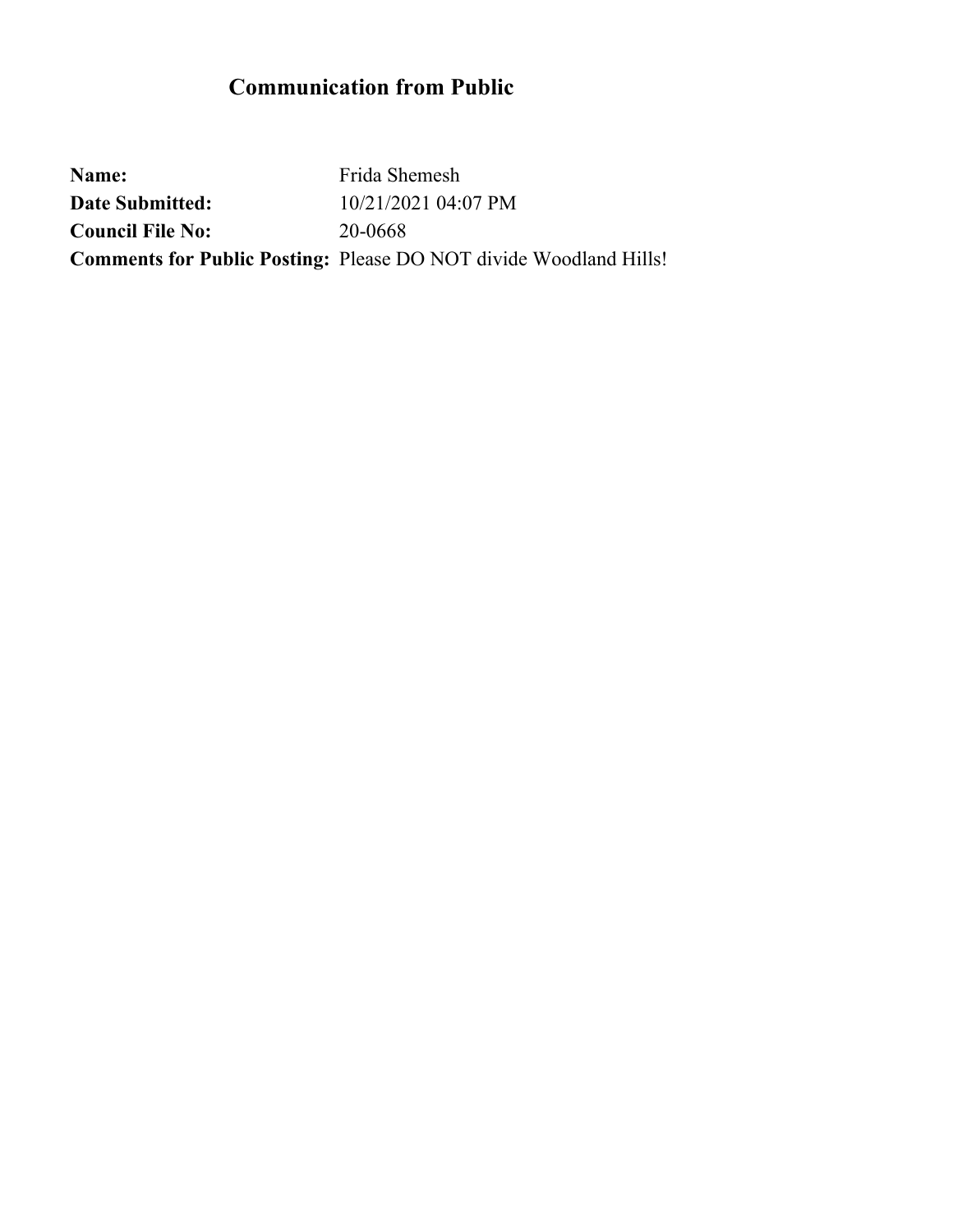| Name:                   | Katharine Schwartz                                                                                                                                                                                                                                                                          |
|-------------------------|---------------------------------------------------------------------------------------------------------------------------------------------------------------------------------------------------------------------------------------------------------------------------------------------|
| <b>Date Submitted:</b>  | 10/21/2021 04:21 PM                                                                                                                                                                                                                                                                         |
| <b>Council File No:</b> | 20-0668                                                                                                                                                                                                                                                                                     |
|                         | <b>Comments for Public Posting:</b> I oppose any division of Woodland Hills or Warner Center. And, I<br>think Pierce College should remain with them as part of District 3.<br>We are a cohesive community and splitting any of these parts<br>would damage our unified voice and identity. |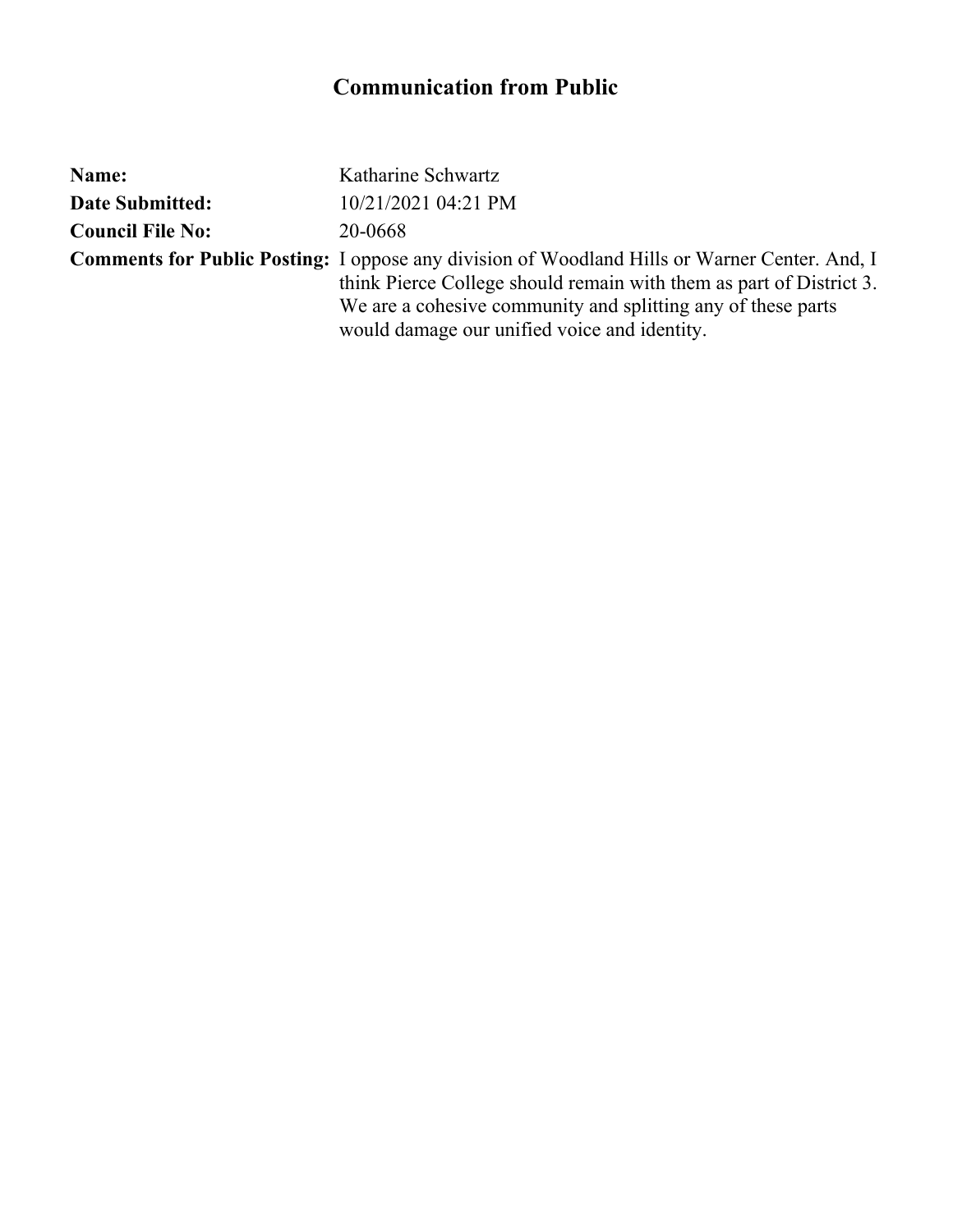| Name:                   | Brenda Smith                                                                                                                                                                                                                                                                                                                                                                                                                                                                                                                                                                                                                                                                                                                                                                                                                          |
|-------------------------|---------------------------------------------------------------------------------------------------------------------------------------------------------------------------------------------------------------------------------------------------------------------------------------------------------------------------------------------------------------------------------------------------------------------------------------------------------------------------------------------------------------------------------------------------------------------------------------------------------------------------------------------------------------------------------------------------------------------------------------------------------------------------------------------------------------------------------------|
| <b>Date Submitted:</b>  | 10/21/2021 05:14 PM                                                                                                                                                                                                                                                                                                                                                                                                                                                                                                                                                                                                                                                                                                                                                                                                                   |
| <b>Council File No:</b> | 20-0668                                                                                                                                                                                                                                                                                                                                                                                                                                                                                                                                                                                                                                                                                                                                                                                                                               |
|                         | <b>Comments for Public Posting:</b> I live in Woodland Hills and I support splitting the Warner center<br>with the new district that Canoga park is in. These people are my<br>neighbors. I worship with them. I think it is wrong that my<br>councilman made promises to them about their say in Warner<br>center and now he is trying to leave them high and dry. I have<br>watched this whole redistricting process appalled at the behavior I<br>have witnessed. Y'all are trying to leave people who have less<br>than us with nothing. It's not right and I need to speak my mind.<br>Furthermore everyone at my church who attends Pierce or<br>attended pierce lives in canoga or Winnetka. It makes more sense<br>to be an asset to their community. We have so much to be blessed<br>by here. And we need to remember that. |